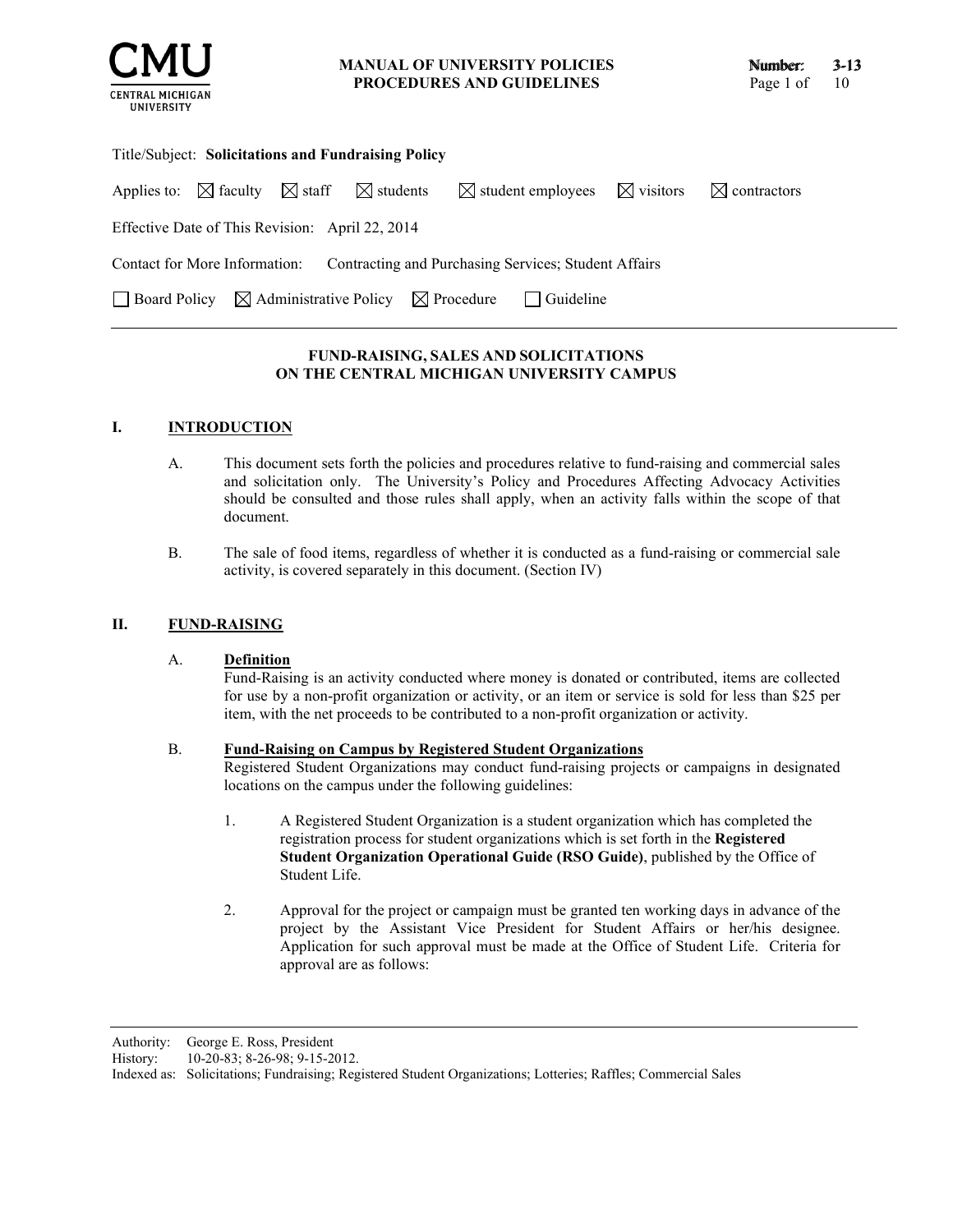

- a. No portion of the proceeds of the project or campaign will be for the private gain of any individual or company.
- b. The proceeds will be used for recognized purposes of the organization.
- c. The organization certifies that it will comply with applicable provisions of State and Federal law in the conduct of the activity, including any applicable State or Federal campaign finance laws.

### 2. **Procedures**

a. Requests by Registered Student Organizations for a permit to conduct fundraising projects are made by using the **Student Organization: Petition for Fund-Raising** form, which is available in the Office of Student Life. Such requests must be approved by the Assistant Vice President for Student Affairs or her/his designee.

A Registered Student Organization that plans to fund-raise on campus must submit its completed application for a permit to the Office of Student Life at least ten University working days in advance of the event. This application must state the beginning and ending dates of the event. Approval or denial of the request will be given within five University working days following the date of the request. Notice will be considered given when written notification has been mailed to the organization's address on file. Fund-Raising activities can not take place without first having been approved and, when applicable, the appropriate insurance coverage has been obtained.

Before Registered Student Organizations begin fund-raising in University facilities, the Building Coordinator for each building in which fund-raising will occur must be contacted. (See RSO Guide and a list is also available in the CMU directory.) The Building Coordinator will advise the organization of locations where tables or booths may be set up, how to obtain tables, noise limits, and safety requirements. Space will be allotted on a "first come, first served" basis.

Registered student organizations sponsoring an event at which an admission fee will be charged (e.g., movies, dances, parties) must first submit a fund-raising application to the Office of Student Life in accordance with these regulations.

b. When fund-raising takes place in the **residence halls,** Registered Student Organizations must ALSO submit a form entitled **Application for Sales and Solicitations and Fund-Raising in Residence Halls**, which is available in the Residence Life Office. This request must be approved by the Associate Director of Residence Life.

> A Registered Student Organization that plans to fund-raise in the residence halls must submit its completed application for a permit to the Residence Life Office at least five working days prior to the start of the activity. This application is submitted AFTER gaining approval from the Office of Student Life. Accordingly, organizations undertaking fund-raising projects which will occur in residence halls should begin the permit process at least fifteen University working days before the project is scheduled.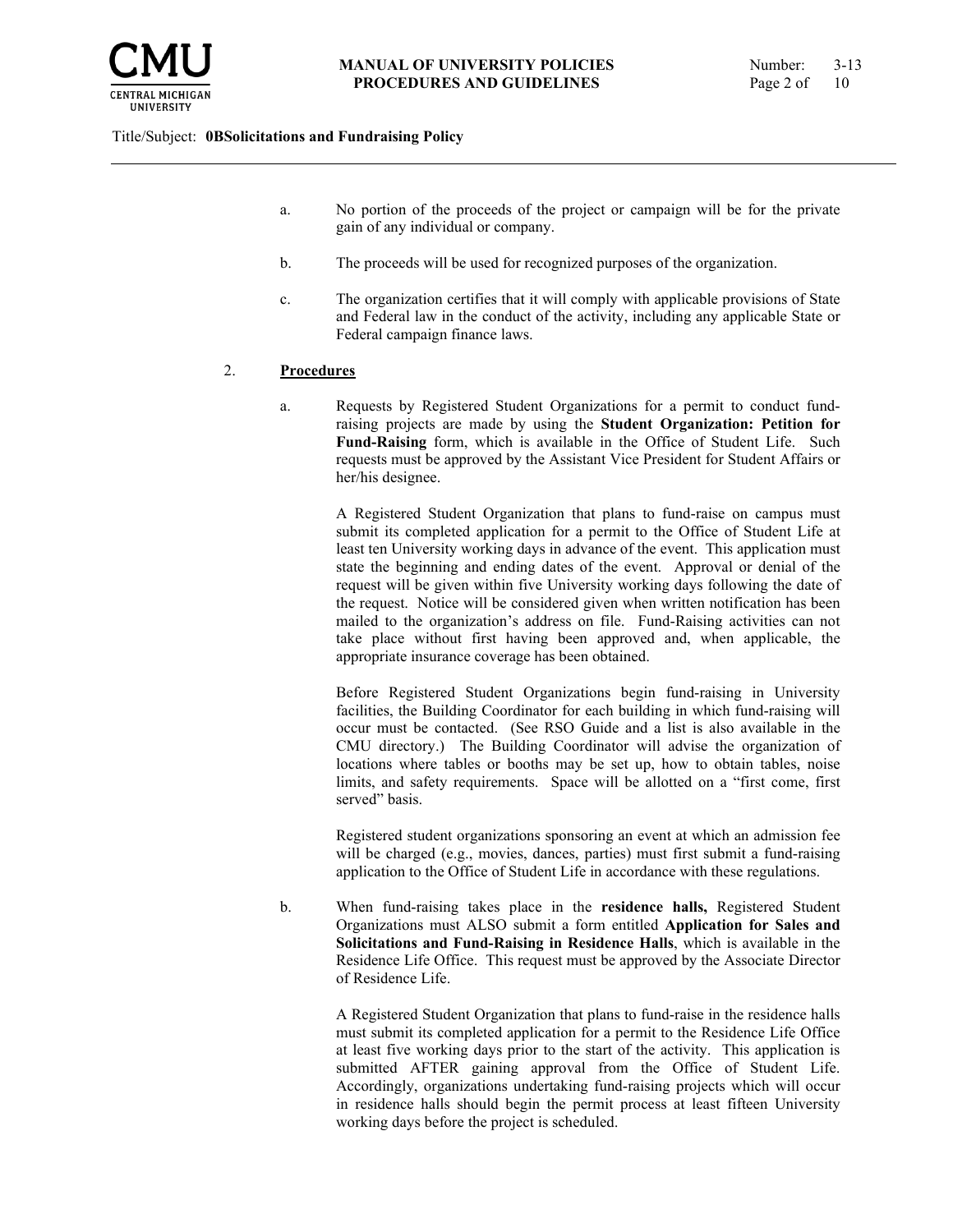

NOTE: Permission for fund-raising by a residence hall organization within ONLY its own residence hall and for only its own residents may be obtained from the Associate Director of Residence Life without obtaining approval from the Office of Student Life.

c. Within ten days after conclusion of the fund-raising project or event, the treasurer of the organization shall file a brief statement with the Office of Student Life, setting forth the amount of money received, the amount spent on the campaign or project, the net proceeds to the organization, and the purposes to which the proceeds were given. The purpose of such a statement is to allow supporters of fund-raising projects to learn how much money was raised and where it was spent. This report will be available for public inspection during University working hours.

#### d. **Suggestions:**

Groups should be careful to avoid competition with other organizations having fund-raising activities at the same time.

Publicity for the fund-raising project should clearly state the name of the sponsoring organization and how the proceeds will be used. Derived income should be deposited with organizational funds for use in furthering the program of the organization or funds raised for a charity should be promptly transferred to that charity.

#### 3. **Locations for Fund-Raising**

Fund-Raising may be conducted only in the following locations:

## a. **Bovee University Center**

Registered Student Organizations may conduct fund-raising activities at reserved tables located in the lower lobby of the University Center, subject to the same rules governing Distribution of Printed Materials at that location. (See Policies and Procedures Affecting Advocacy Activities.)

Organizations using a room in the University Center for an event at which an admission fee will be charged must pay a rental fee and comply with other regulations issued by the University Center.

#### b. **Student Activity Center**

Registered Student Organizations may conduct fund-raising activities at reserved tables located in the hallway of the Student Activity Center, subject to the same rules governing Distribution of Printed Materials at that location. (See Policies and Procedures Affecting Advocacy Activities.)

Organizations using a room in the Student Activity Center for an event at which an admission fee will be charged must pay a rental fee and comply with other regulations issued by the Student Activity Center.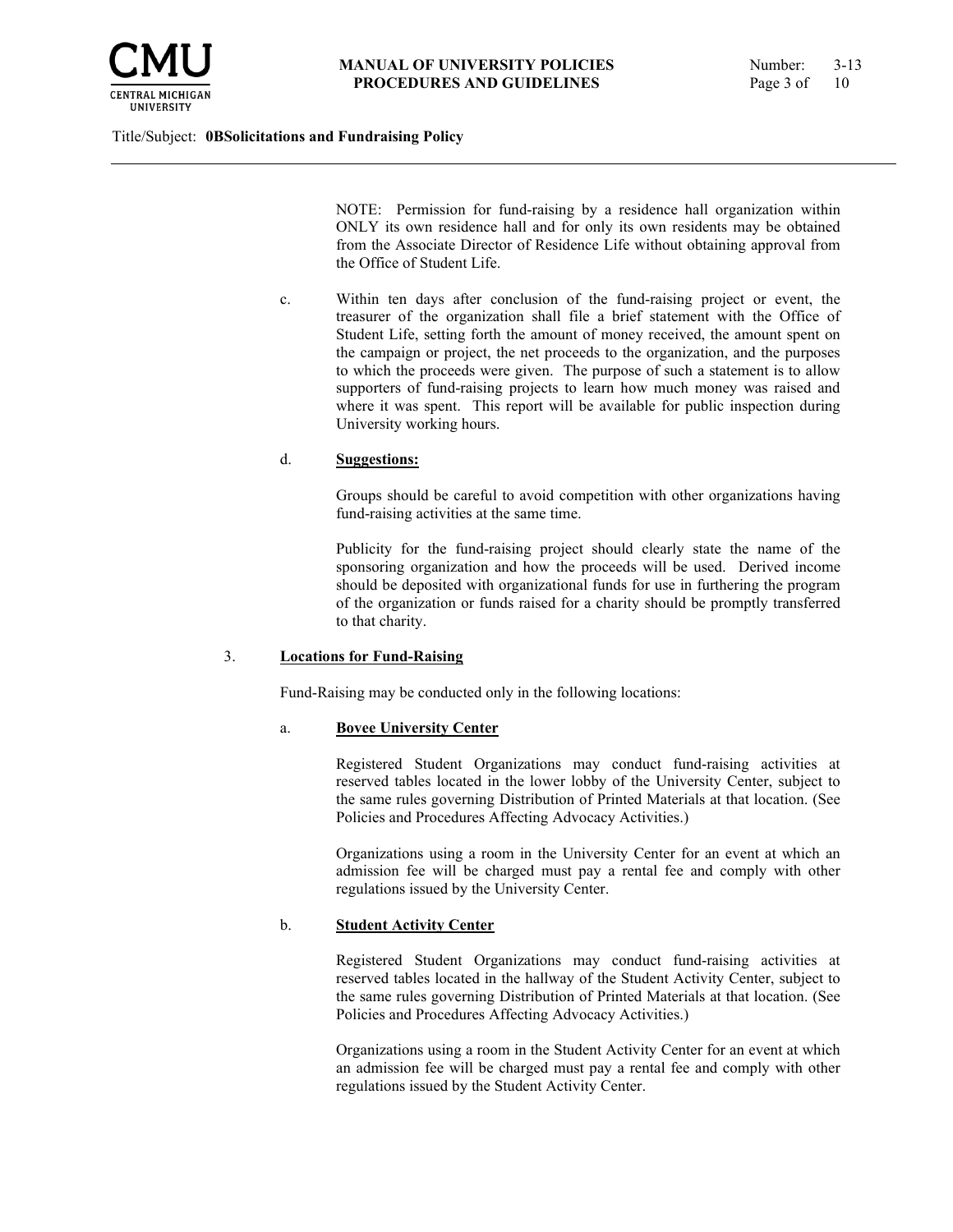

### c. **Academic and Administration Buildings**

Registered Student Organizations must arrange with University Events for use of classroom and auditorium space for fund-raising. Registered Student Organizations must arrange with the Building Coordinator for fund-raising locations in Rose and academic building lobbies and hallways (e.g. to set up tables or booths, etc.) for conducting fund-raising activities. Fund-Raising is not permitted in Park Library. Fund-raising by an RSO is permitted in the second floor lobby of Warriner Hall between 11:30 A.M. and 1:30 P.M. on days when the building is open for work.

No one may conduct fund-raising activities office-to-office or desk-to-desk among University employees.

## d. **Public Events**

No one may conduct fund-raising activities within, or immediately adjacent to, an auditorium, meeting room or gymnasium, or in the lobby area or hallways adjacent to an auditorium, meeting room or gymnasium during the times that audiences are arriving at or leaving the event except as provided in the contract with the performing artist/speaker.

Registered Student Organizations with the prior notification to the Building Coordinator may conduct fund-raising outside the gates of outdoor athletics venues prior to, during, or after events, except that they may not sell items which are sold inside the Stadium or items which create health or safety problems.

## e. **Outside on the University Campus**

Under normal circumstances outdoor fund-raising is not allowed. However, the University may give special permission and/or schedule special all-campus events (e.g., Gentle Friday, Earth Day, CMU and You Day) during which Registered Student Organizations may conduct fund-raising activities outdoors on the campus. For these special permissions and events, the Assistant Vice President for Student Affairs or her/his designee will designate locations where Registered Student Organization fund-raising may occur. No other outdoor fund-raising is permitted.

## f. **Residence Halls**

Each Residence Hall Council shall establish conditions for time, place, and manner of fund-raising in their residence hall. The policy will be posted in a conspicuous place near the main entrance to the building. All persons holding permits must abide by the time, place, and manner policy for each residence hall. Students may post notice on their doors requesting that no sales, solicitations, or fund-raising be conducted in that room. Residence halls which restrict a person of a particular sex from certain areas may restrict fund-raising agents of the restricted sex from those areas.

No fund-raising may be conducted in residence hall dining areas.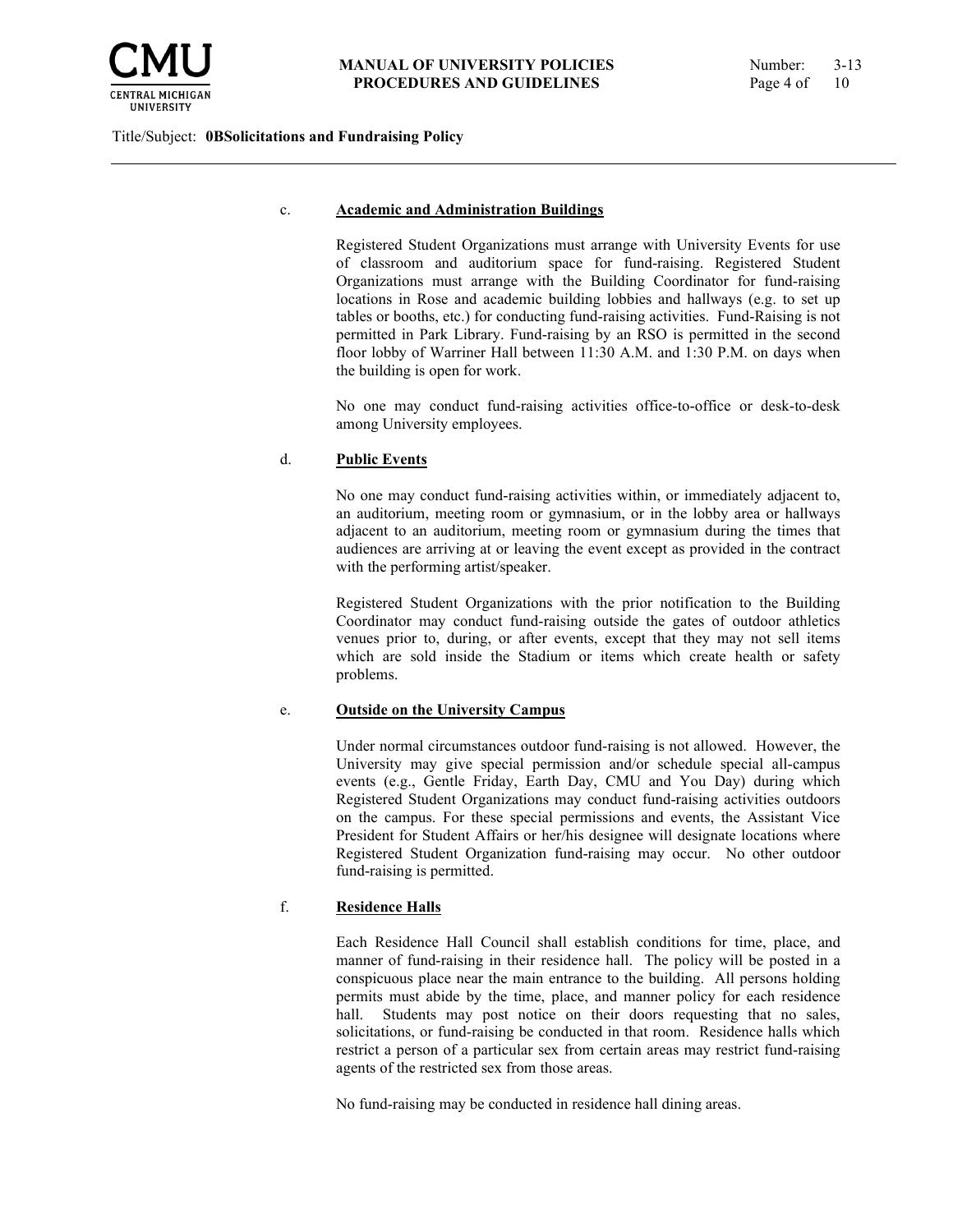

### 4. **Other Fund-Raising Activities**

#### a. **Contests, Talent Shows and Pageants**

Talent shows, pageants, or contests conducted on campus must retain all records concerning the event for 90 days. In case a decision is questioned, all documents must then be submitted to the Office of Student Life. Prizes must be purchased before other expenses for the project may be incurred.

#### b. **Raffles, Lotteries, and Other Games of Chance**

Registered Student Organizations, with the exception of Student Government Association and the Residence Hall Assembly, may apply for raffles or lotteries as fund-raising projects after they have secured a proper license in their own name from the Michigan Bureau of State Lottery in Lansing. They must present to the Assistant Director of Student Life proper authorization showing that they meet the qualifications for conducting the event and the University will neither encourage nor discourage their attempts to meet the requirements for holding raffles or lotteries. A list of the required qualifications is available in the Office of Student Life.

Central Michigan University will support the Student Government Association and Residence Hall Assembly if they apply for permission to conduct a raffle or lottery under their auspices with net proceeds to be devoted exclusively to the lawful purposes of the qualified organization.

c. Registered Student Organizations may make agreements after obtaining approval from Student Life and Risk Management offices with commercial sales persons or organizations to publicize a commercial product or service, to sponsor sales by the commercial organization, or to organize or conduct sales or solicitations activities for or in conjunction with the commercial organization. Typically, the Registered Student Organization is paid a fee or commission for the sales made or the services it provides, and the goods or services sold are transferred directly from the commercial organization to the purchaser. Activities by Registered Student Organizations, pursuant to these kinds of agreements are considered **Commercial Sales or Solicitations**, and are governed by the policies and procedures for that kind of activity.

### C. **Fund-Raising on Campus by Other Than Registered Student Organizations**

- 1. Fund-Raising by anyone other than Registered Student Organizations shall be regulated in the same way as Commercial Sales, except as indicated below.
- 2. Certain benevolent community fund-raising efforts may obtain continuing approval for their regular campaigns on the campus. These fund-raising efforts shall comply with the rules for fund-raising by Registered Student Organizations, except that direct employee solicitations are allowed. The following group presently has continuing approval: **United Way of Isabella County.**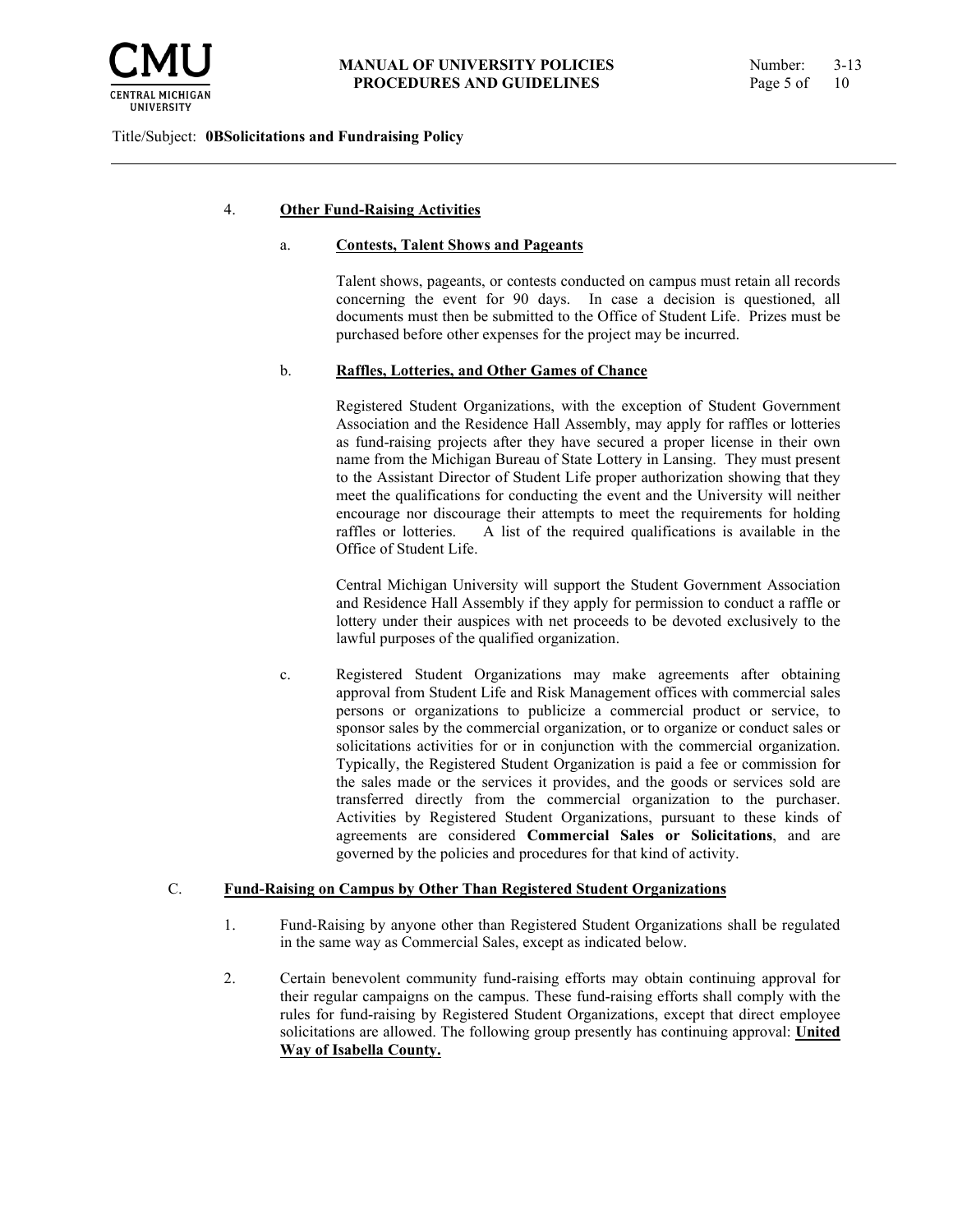

- 3. Fund-Raising may occur door-to-door in residence halls by community groups in possession of a permit approved by the Residence Life Office. Such activity is subject to the time, place, and manner limits established by each Residence Hall Council and posted in a conspicuous place near the main entrance to the building. Students may post notice on their doors requesting that no solicitations be conducted in that room. Residence halls which restrict a person of a particular sex from certain areas may restrict fund-raising agents of the restricted sex from those areas.
- 4. Fund-raising events for a charity conducted by organized groups of CMU employees shall comply with either the Fund- Raising process and rules for Registered Student Organizations or the processes and rules governing Commercial Sales. The sponsor may choose which process will be used.

### D. **Fund-Raising and Solicitation of University Employees**

- 1. In all solicitations, whether for CMU or non-university causes, supervisors will not engage in solicitation of those reporting to them either directly or indirectly. For the purposes of this policy, solicitation is defined as a personal request, written or oral, for donations to any cause. It is NOT considered a solicitation for a supervisor to appeal to a body of employees for general support of a cause. Neither is it considered improper for supervisors to solicit employees not reporting to them.
- 2. The President and Vice Presidents will not take part in direct solicitation of any employee.

## **III. COMMERCIAL SALES AND SOLICITATIONS**

- A. **Commercial Sale** is any transaction where money is exchanged or where a financial obligation is entered into for goods or services offered, except where such activity constitutes fund-raising.
- B. **Commercial solicitation** is any delivering or passing out of Printed Materials (including leafleting or hand billing), personal contact or door-to-door interaction with persons for the purpose of advertising or disseminating information about products or services, offering free samples, offering goods or services for sale, or encouraging attendance at commercial demonstrations or sales. Commercial solicitation includes, but is not limited to, the personal distribution of free samples or discount coupons or the distribution of applications for credit cards.
- C. **Unsolicited Commercial E-Mail** See [RESPONSIBLE USE OF COMPUTING](https://www.cmich.edu/docs/default-source/president) (RULE 5, paragraph g.)
- D. **General Rule** No person shall conduct commercial sales or solicitations on the CMU campus without a properly issued, current, written permit in her/his possession (except as specified in E).
- E. **Application for Permit** An application for a permit for commercial sales or solicitations (and for fund-raising by persons or groups other than Registered Student Organizations) shall be filed no less than five working days prior to the start of the activity. Permits for commercial sales or solicitations activities originate in the Contracting and Purchasing Services Department. Permits for such activities in residence halls must also be approved in the Residence Life Office.

### F. **Exceptions**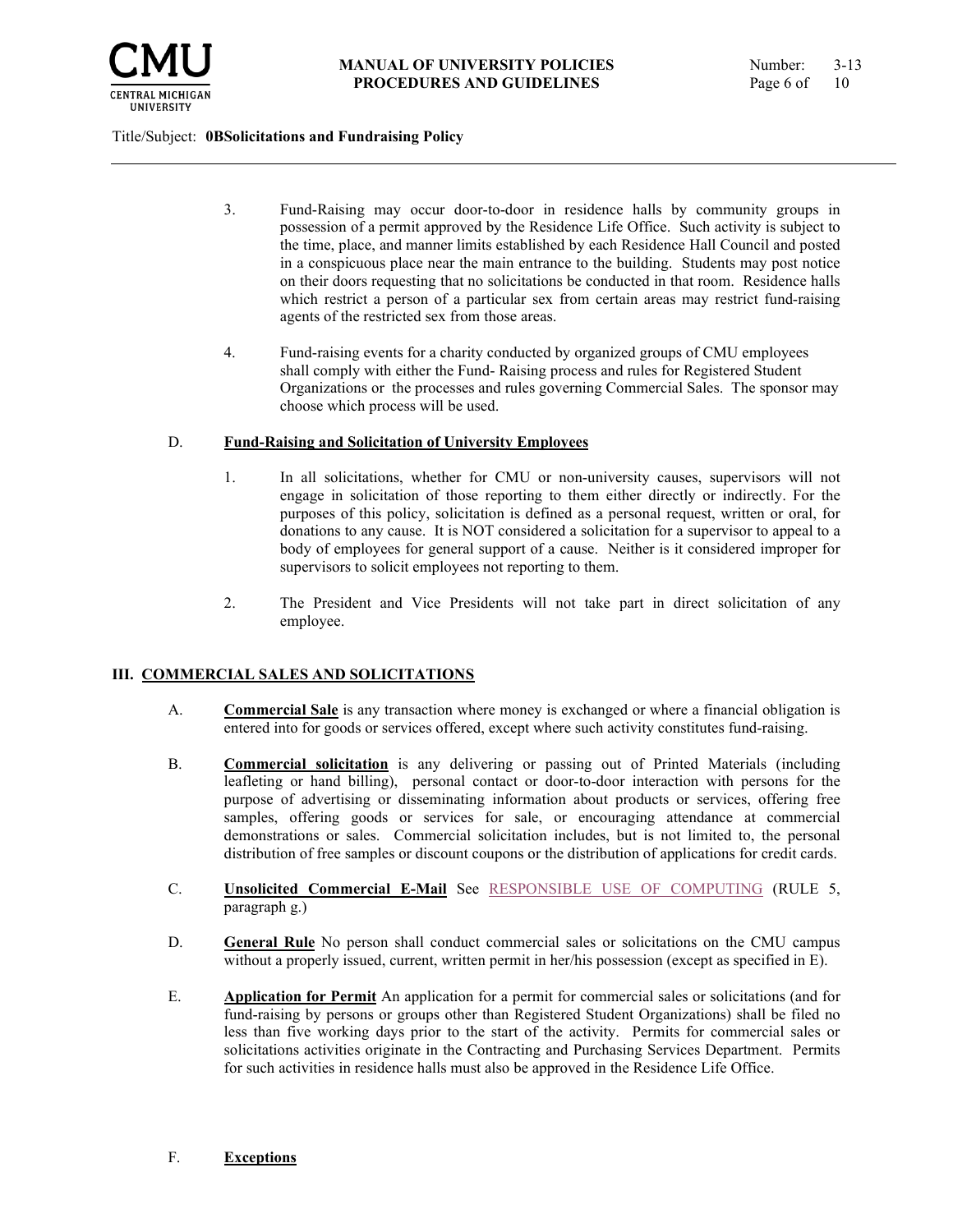

- 1. Where an activity falls within the scope of the current **University Policies and Procedures Affecting Advocacy Activities**, those rules apply.
- 2. Speakers or performers appearing on the campus under contract with the University or a Registered Student Organization who wish to sell items in connection with their appearance will request a specific stipulation to that effect in the performance contract and will be governed by the strict conditions of the signed contract and only in areas predetermined by the Building Coordinator and University Events in conjunction with Risk Management.
- 3. University units whose assigned functions involve sale of food or merchandise or the solicitations of funds for official University purposes are exempt from these regulations as long as the selling or solicitation activity falls within the assigned function. (Example: contracted Dining Services, Bookstore, Development)
- 4. Companies providing campus-wide services and who are currently under contract (e.g. vending companies) with the University are exempt from these regulations as to solicitation or sale of those services. This provision applies to vending machines on campus for the sale of newspapers and similar publications. These agreements may allow the installation and maintenance of the machines either inside or outside of buildings. The Purchasing and Contracting Services office is responsible for identifying periodically those locations where the University will and will not allow such machines.
- 5. Non-University groups who reserve or rent University facilities for an event may engage in fund-raising or commercial sales or solicitations only as specified by the terms of their agreement with the University as determined by the Building Coordinator, University Events and Risk Management and only within the facilities or immediately outside the area where the event is engaged.
- 6. Commercial solicitation materials may be left for self-distribution in designated buildings, in accord with the provisions in the **University Policies and Procedures Affecting Advocacy Activities**.

## G. **Criteria for Issuing Permit**

A permit for commercial sales or solicitations on the campus will be issued if the following criteria are met:

- 1. The person or organization certifies that it will comply with all applicable provisions of local, state, and federal law in the conduct of the activity, including the Michigan Consumer Protection Act, the Michigan Civil Rights Act, and when applicable, the Michigan Home Solicitations Sales Act.
- 2. The person or organization can demonstrate it has obtained all of the applicable licenses and permits.
- 3. Fund-raisers for non-profit groups state the organization which will receive the proceeds of the fund-raising activity and to what extent a private individual will benefit.
- 4. The person or organization provides documents that they have the applicable insurance coverage.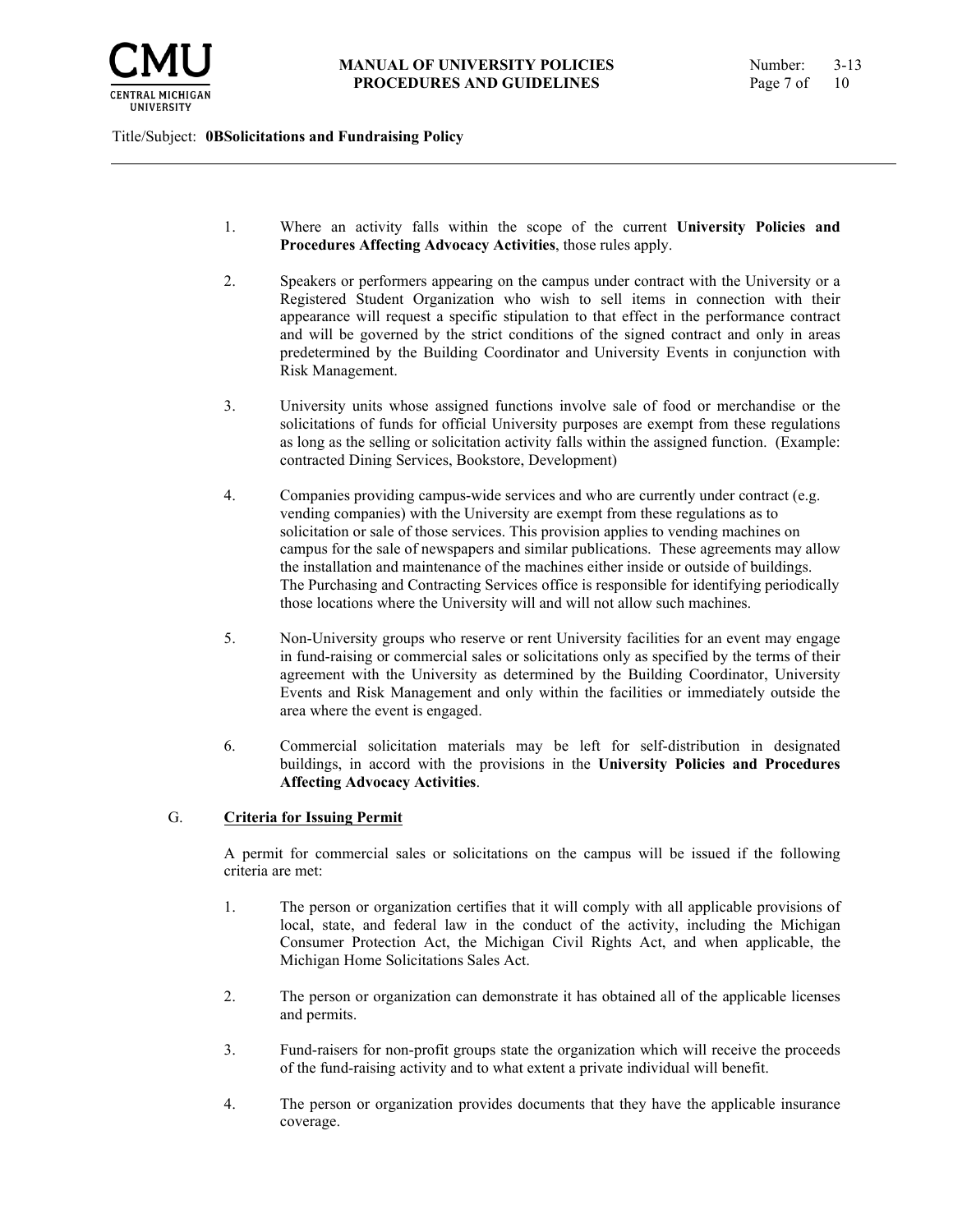

- 5. The person or organization did not violate the applicable provisions of local, state, and federal laws or University regulations when they previously operated on the campus.
- 6. The person or organization agrees that no handbill, sign, poster or other advertising material shall be attached to the external walls of any campus building, to internal walls in the public areas of any building, or to any doors or windows; nor shall any such material be attached to poles, trees, sidewalks, or be erected or placed on open campus grounds, or placed on car windshields parked on University property.

### H. **Locations for Commercial Sales Activity**

Individuals with permits may conduct commercial sales and solicitations ONLY in the following locations.

### 1. **Bovee University Center**

- a. A permit entitles the holder to conduct commercial sales and solicitations at reserved tables located in the lower lobby of the University Center, subject to the same rules governing Distribution at that location and established by the Building Coordinator. A daily fee will apply.
- b. A permit entitles the holder to rent a room in the University Center for the purpose of conducting a demonstration and sale of items or services. Room rental is subject to the charges and regulations established by the University Center Building Coordinator.

## 2. **Student Activity Center**

- a. A permit entitles the holder to conduct commercial sales and solicitations at reserved tables located in the hallway of the Student Activity Center, subject to the same rules governing advocacy activities at that location and established by the Student Activity Center Director. A daily fee will apply.
- b. A permit entitles the holder to rent a room in the Student Activity Center for the purpose of conducting a demonstration and sale of items or services. Room rental is subject to the charges and regulations established by the Student Activity Center Director.

## 3. **Academic & Administration Buildings**

- a. No commercial sales or solicitations may be conducted in academic and administration buildings, including Warriner Hall, Park Library, Finch, and Rose Arena.
- b. No one may sell or conduct commercial sales or solicitations office-to-office or desk-to-desk among University employees.

## 3. **Public Events**

a. No commercial sales or solicitations may be conducted within an auditorium, meeting room or gymnasium or in the lobby area or hallways adjacent to the auditorium, meeting room, or gymnasium during a scheduled public event occurring in that location or during the times that audiences are arriving at or leaving the event.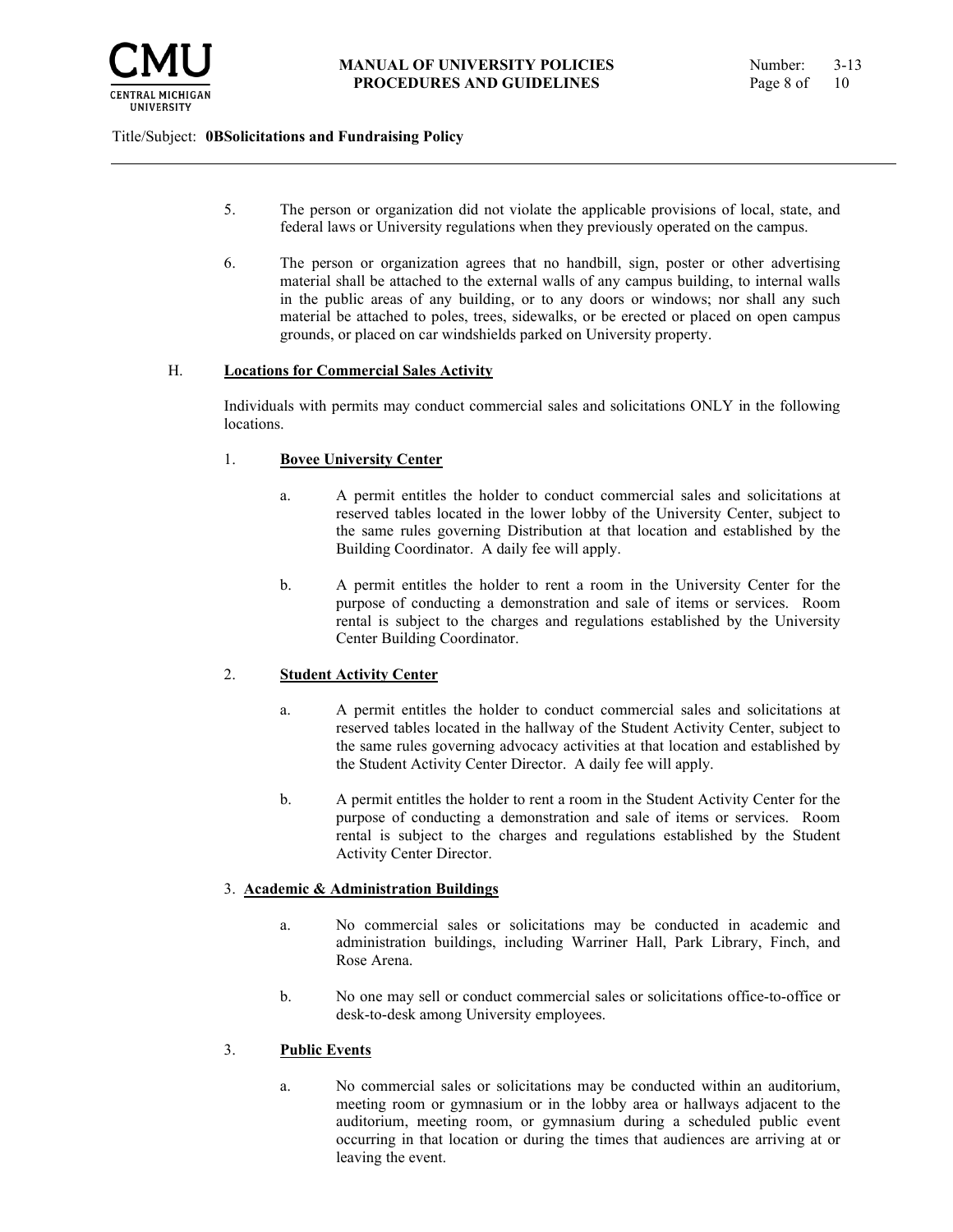

b. Commercial sales or solicitations are prohibited in the parking lots or outside the gates of any athletics venues, except as contracted for special events by the Athletics Department.

### 4. **Outside on the University Campus**

The University may schedule special all-campus events during which fund-raising and commercial sales or solicitations may be conducted outdoors on the campus (e.g. Gentle Friday, Earth Day, CMU and You Day). For these special events, the Director of Contracting and Purchasing Services will designate locations where fund-raising, sales and solicitations may occur. No other outdoor fund-raising, sales and solicitations are permitted. Note: the Assistant Vice President for Student Affairs decides where RSOs can conduct fund-raising at these events.

### 5. **Residence Halls and University Apartments**

### a. **Door-to-Door Sales**

No door-to-door commercial sales or solicitations are allowed in residence halls.

### b. **Sales and Demonstrations in Rooms**

Students may invite permit-holders to demonstrate and sell to the student and her/his invited guests in their rooms. Such sales are limited to \$300 per sale per student.

#### c. **Sales and Solicitations in Dining Areas**

No commercial sales or solicitations may be conducted in residence hall dining areas.

#### d. **Vendor or Sales Agent**

No resident or student group may act as a vendor or sales agent, or in any manner set up a business enterprise, in any University residence hall or apartment.

## **IV. SALE OF FOOD ITEMS**

Due to health and liability issues, and the time constraints to administer an appropriate approval and inspection program, the University will only grant authorization to sell food items on campus to its contracted Dining Services vendor and those vendors the University has contracted with for particular events/situations to provide food. There are two exceptions:

1. Registered Student Organizations may sell--under the conditions and in the locations that other Registered Student Organization fund-raising is allowed; candy and other food items that do not require temperature control. However, these sales are not allowed in buildings where the University has entered into a contract for the provision of food (e.g., University Center, SAC, etc.).

Approval to sell food shall be granted through the regular process for fund-raising projects for Registered Student Organizations.